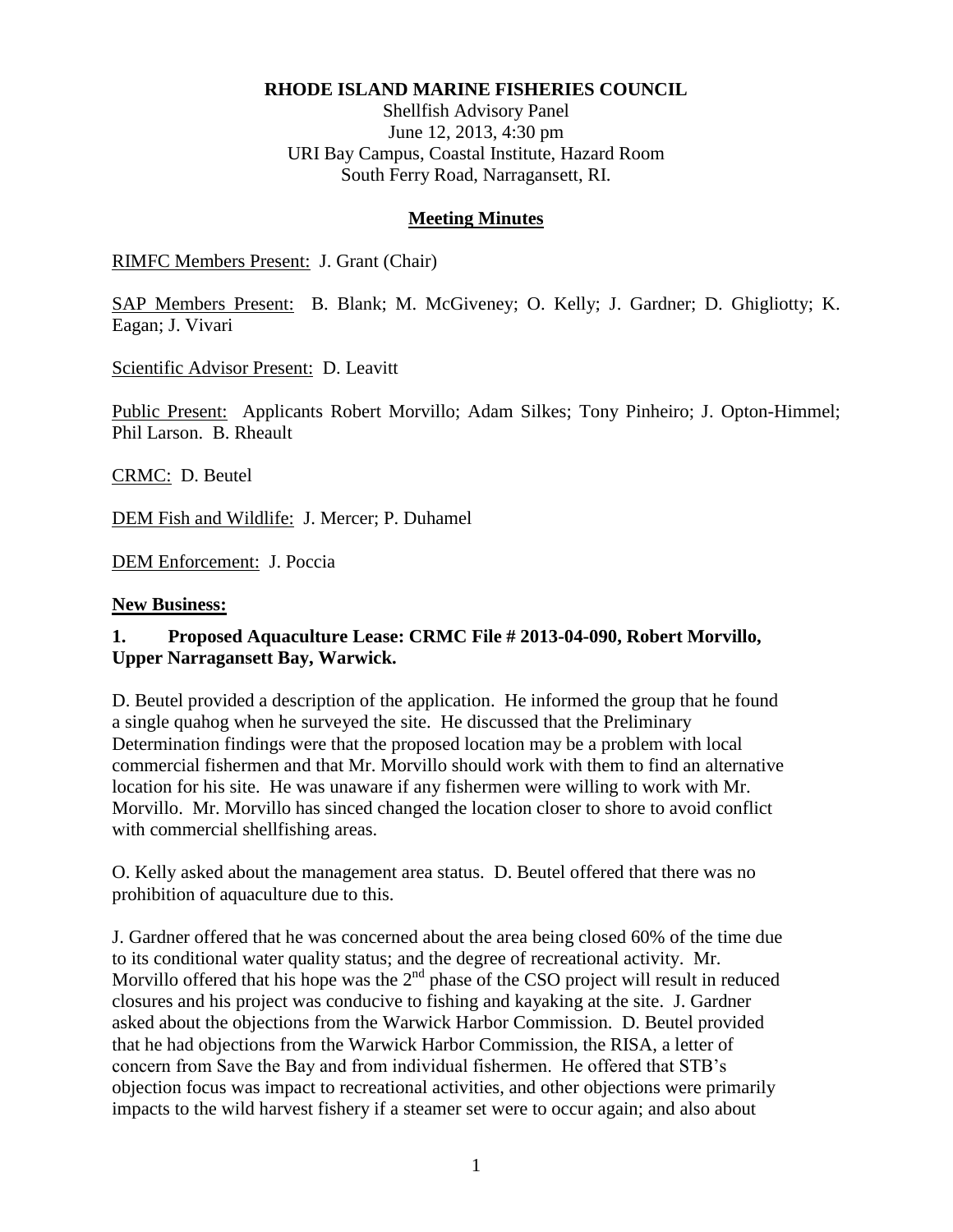water quality issues. B. Rheault asked why water quality is a valid concern when there is a wild fishery.

M. McGiveney offered that RISA objected due to conflicts with the active recreational activity and that sets vary from year to year due to harvest and nature; and due to the conditional closed status. He asked J. Gardner if it would be difficult to work the lease with the 60% water quality closures; which J. Gardner offered that it would be very difficult. M. McGiveney offered that he was aware that the other lease (Eliason) in the area is not being actively used. His group's (RISA) main objection to the lease area was due to its importance for recreational shellfishing as there is easy access from Conimicut Point Park.

Mr. Morvillo acknowledged that steamer sets do come and go. He offered that the proposed location is important to him logistically as he lives near by. He offered that he thought the facility would benefit the wild harvest fishery. He offered that the area was historically aquaculture and that an oyster house existed in the past.

O. Kelly asked about the steamer sets and the management area being established to protect this. He asked if this use was consistent with protecting the management area. J. Mercer offered that the management area was established to protect the steamer habitat.

K. Eagan offered that she had spoken to whelk fishermen and she was concerned about impacts to whelk fishing. Mr. Morvillo said that this area wasn't active with commercial whelk fishermen as the area has sand bars and is too shallow. She said some fishermen have expressed concerns about the lease impacting their use of the area.

Mr. Morvillo offered that his business would help the area economically, was a low impact activity, would improve water quality and provide habitat for other species. He said he moved his location since the PD meeting to avoid conflict with commercial fishing. He said he had received approvals from his neighbors. He said he would provide jobs to area youth.

J. Grant offered that he had received an objection from a commercial diver due to the steamer sets and this lease would negatively impact his business.

J. Grant asked for a motion: M. McGiveney motioned to object due to the recreational shellfish activities that occur in the area; D. Ghigliotty seconded. J. Grant then asked for a vote for all in favor of the objection due to potential conflict with the wild harvest, which B. Rheault offered clarification that the vote was for objection due to conflict with recreational shellfishing, to which J. Grant offered that the motion should be considered as an objection to conflict with the wild harvest fishery. **All other members present voted in favor of the motion to object and the motion to object therefore carried.**

## **2. Proposed Aquaculture Lease: CRMC File # 2013-04-057, Adam Silkes, West Passage Narragansett Bay, Jamestown.**

J. Mercer showed a map of eelgrass bed coverage in relation to the proposed lease. D. Beutel offered that Mr. Silkes moved the location to avoid eelgrass beds. He also offered that he had received objections due to the species proposed.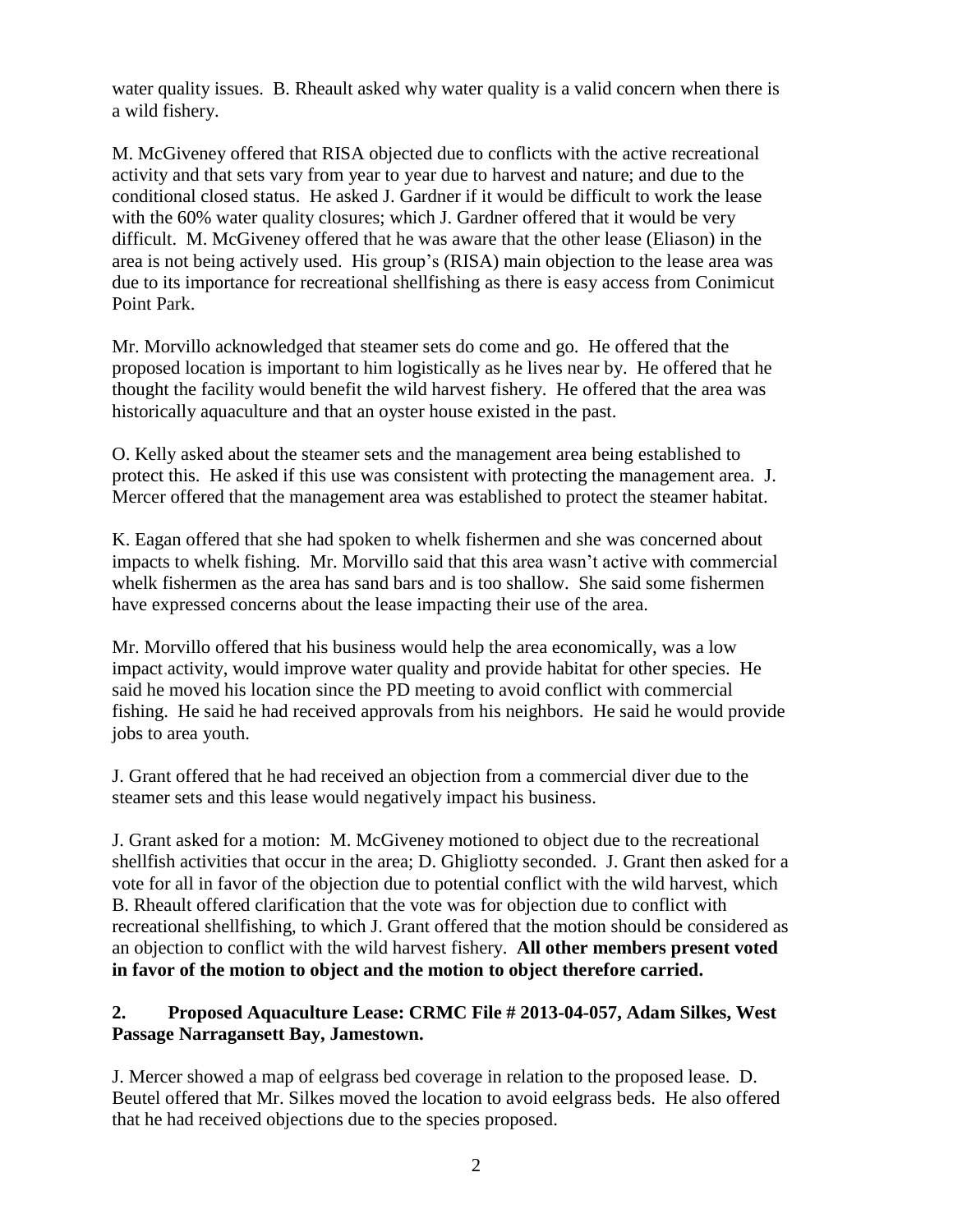B. Blank offered that he would be providing a written objection from his brother.

J. Gardner asked about the long and narrow shape of the site. Mr. Silkes offered that he was accommodating for local fishermen that he discussed the proposal with and because of the eelgrass.

M. McGiveney asked about seed source. Mr. Silkes offered that he would be getting seed around Narragansett Bay. D. Beutel corrected that this was not allowed and he must get seed from other aquaculture facilities. It was clarified that Mr. Silkes would be obtaining naturally setting seed; seed that naturally sets on lines, from within existing aquaculture lease sites. M. McGiveney asked about Mr. Silkes conversations with local fishermen. Mr. Silkes again offered that the shape of his proposed lease was to accommodate local fishermen.

B. Rheault offered that fishermen could work either side of the lease due to its long narrow shape. Mr. Silkes offered that they could also travel through the lease as the lines were 50 foot apart. B. Rheault offered that he though aquaculture sites worked well with whelk fishing.

D. Ghigliotty asked about recreational activity in the area. Mr. Silkes offered that he hadn't received an objection from the Harbor Commission and Harbor Master.

B. Blank offered that his objection was based solely on the potential for excessive mussel spat being produced and the impact to pot fisheries and other aquaculture facilities. He said mussels are a nuisance. B. Rheault offered that proposed mussel farm would not measurably add to more mussels in the area. B. Blank offered that he was concerned that Mr. Silkes would be expanding and that the current size of the lease would not be commercially viable. B. Blank offered that he was concerned about Mr. Silkes tending his gear properly.

J. Grant asked for a motion: J. Gardner offered a motion to **not object** to the proposal. No second was provided; the motion died. J. Grant asked for an alternate motion. B. Blank offered a motion to object; O. Kelly seconded. J. Grant then asked for a vote on the motion to object. 3 voted in favor of the motion to object: B. Blank, O. Kelly, and D. Ghigliotty. J. Vivari and J. Gardner did not support the motion; M. McGiveney and K. Eagan abstained. **The motion to object therefore passed with a vote of 3 - 2.**

## **3. Proposed Aquaculture Lease: CRMC File # 2013-04-107, Antonio Pinheiro, West Passage Narragansett Bay, Jamestown.**

J. Mercer showed a map of the proposed lease in relation to 2012 eelgrass bed coverage. D. Beutel offered that Save the Bay was concerned about proximity of the lease in relation to eelgrass beds. He offered that the town of Jamestown objected due to their plans for a mooring field there. He offered that the aquaculture lease application preceded the application for a mooring field.

M. McGiveney asked about objections from fishermen. D. Beutel responded that no objections have been received at the PD stage, but suggestions were made as to the location.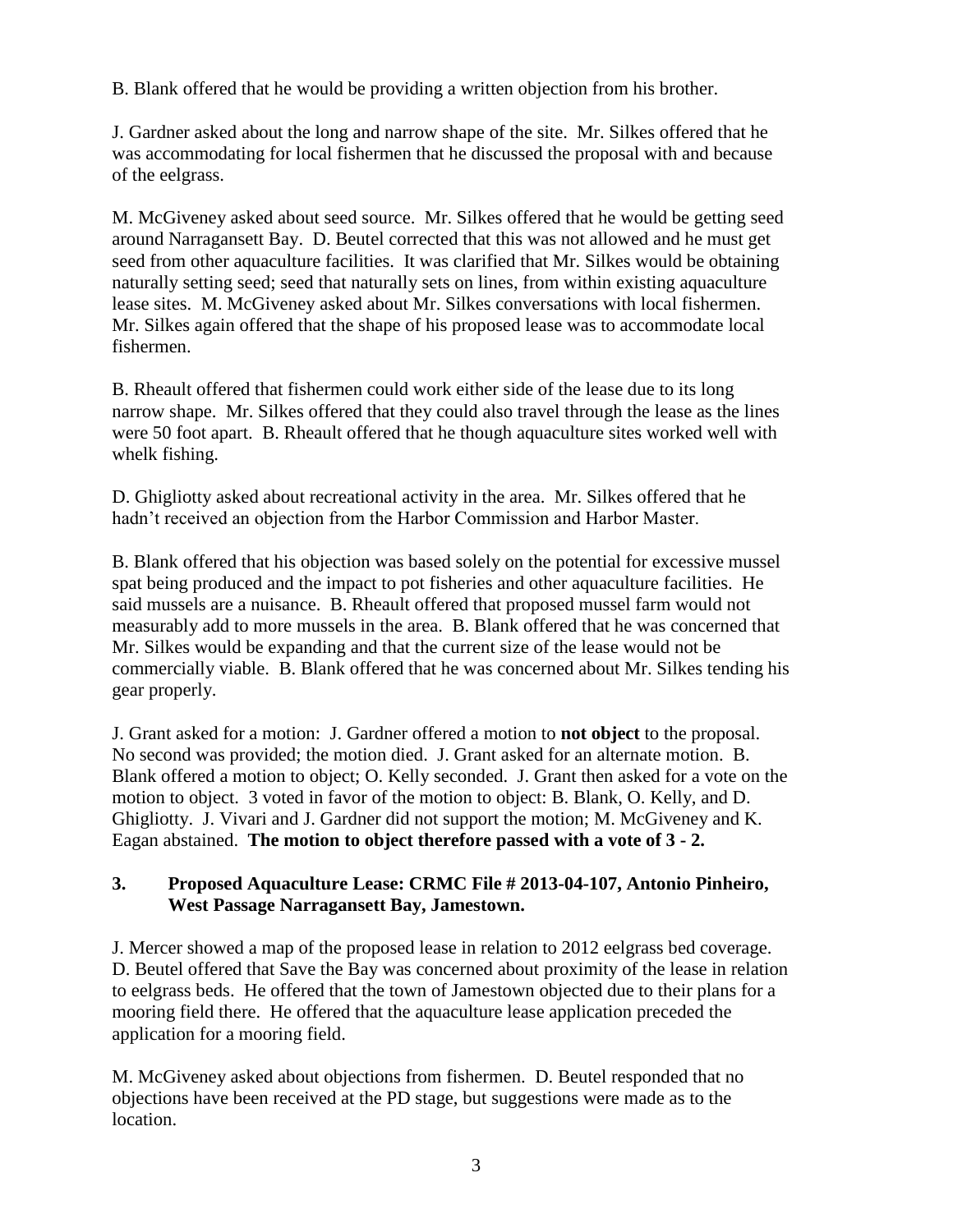J. Gardner inquired as to the prevailing winds, the "fetch" and how this would impact his ability to work the site. Mr. Pinheiro responded that he was familiar with the site and had fished the area.

M. McGiveney asked about water depth. Mr. Pinheiro responded that it was at about 9 to 12 feet water depth, changed from original location at about 3 foot water depth, so would therefore not impact recreational shellfishing.

O. Kelly asked about amount of shellfish in the lease site. Mr. Pinheiro responded that there were large quahaugs mostly. He said he dives recreationally and this is his experience.

D. Beutel said that his regular survey that he conducts as part of every application has not been performed yet. O. Kelly asked to table the matter until the survey was completed.

J. Grant asked for a motion. M. McGiveney offered a motion to not object conditional upon a survey being conducted and only if the density was not a commercially viable density. O. Kelly seconded. B. Blank, J. Gardner, K. Eagan, J. Vivari all voted in favor of the motion. D. Ghigliotty abstained. **The motion to not object therefore carried.**

## **4. Proposed Aquaculture Lease Expansion: CRMC File # 2010-01-053, Walrus and Carpenter Oysters, LLC/Jules Opton-Himmel, Ninigret Pond, Charlestown.**

D. Beutel explained that this application was only for a modification of an existing lease. He explained that Mr. Himmel is looking only to combine his two existing adjacent 1.5 acres leases into a single entity under his limited liability business.

J. Gardner offered a motion to not object. M. McGiveney seconded.

D. Beutel then further explained that modifications to the lease included growing seaweed, razor clams and scallops.

M. McGiveney asked about naturally occurring scallop sets. Mr. Himmel offered that he thought scallops might set there due to the presence of his gear.

B. Blank as if objections were received. D. Beutel offered that no objections had been received from other aquaculturists in the pond. He had received an objection from the Salt Pond Coalition regarding seaweed and razor clams. Mr. Himmel offered that he would be working with and only growing native seaweed. Regarding razor clams, Mr. Himmel offered that he had no plans for the razor clams and was willing to remove them from the application due to the concerns about harvest methods and as there is no proven method to raise razor clams at this time. J. Gardner offered that seed source would be difficult.

J. Grant asked for a vote. K. Eagan was concerned about scallops and illegal harvest – if there was greater potential for illegal activity on his lease, and that it wouldn't be known if he was selling wild caught or raised and there wouldn't be the ability to distinguish each. Mr. Himmel responded that his lease wouldn't increase his likelihood for illegal activity. Mr. Himmel offered that the scallop part of the lease is also experimental as raising farm raised scallops is difficult.